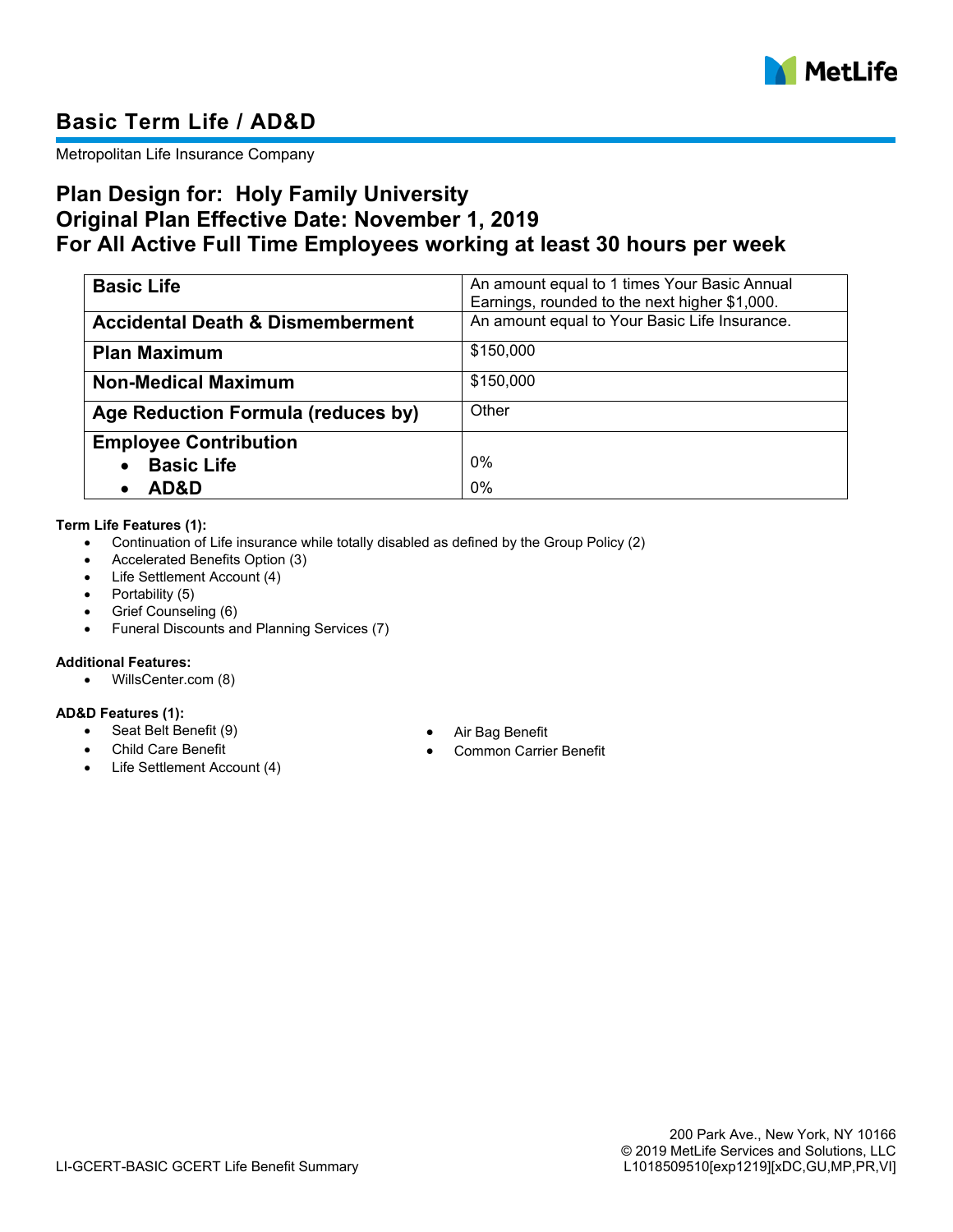### **What Is Not Covered?**

Like most insurance plans, this plan has exclusions. In addition, a reduction schedule may apply. Please see your benefits administrator or certificate for specific details.

Accidental Death & Dismemberment insurance does not include payment for any loss which is caused by or contributed to by: physical or mental illness, diagnosis of or treatment of the illness; an infection, unless caused by an external wound accidentally sustained; suicide or attempted suicide; injuring oneself on purpose; the voluntary intake or use by any means of any drug, medication or sedative, unless taken as prescribed by a doctor or an over-the-counter drug taken as directed; voluntary intake of alcohol in combination with any drug, medication or sedative; war, whether declared or undeclared, or act of war, insurrection, rebellion or riot; committing or trying to commit a felony; any poison, fumes or gas, voluntarily taken, administered or absorbed; service in the armed forces of any country or international authority, except the United States National Guard; operating, learning to operate, or serving as a member of a crew of an aircraft; while in any aircraft for the purpose of descent from such aircraft while in flight (except for self preservation); or operating a vehicle or device while intoxicated as defined by the laws of the jurisdiction in which the accident occurs.

Life and AD&D coverages are provided under a group insurance policy (Policy Form GPNP99 or G2130-S) issued to your employer by MetLife. Life and AD&D coverages under your employer's plan terminates when your employment ceases when your Life and AD&D contributions cease, or upon termination of the group insurance policy. Should your life insurance coverage terminate for reasons other than non-payment of premium, you may convert it to a MetLife individual permanent policy without providing medical evidence of insurability.

This summary provides an overview of your plan's benefits. These benefits are subject to the terms and conditions of the contract between MetLife and your employer. Specific details regarding these provisions can be found in the certificate. If you have additional questions regarding the Life Insurance program underwritten by MetLife, please contact your benefits administrator or MetLife. Like most group life insurance policies, MetLife group policies contain exclusions, limitations, terms and conditions for keeping them in force. Please see your certificate for complete details.

 <sup>(1)</sup> Features may vary depending on jurisdiction.

 <sup>(2)</sup> Total disability or totally disabled means your inability to do your job and any other job for which you may be fit by education, training or experience, due to injury or sickness. Please note that this benefit is only available after you have participated in the Basic/Supplemental Term Life Plan for 1 year and it is only available to the employee.

 <sup>(3)</sup> When life expectancy is certified by a physician to be 12 months or less. The Accelerated Benefits Option (ABO) is subject to state availability and regulation. The ABO benefits are intended to qualify for favorable federal tax treatment in which case the benefits will not be subject to federal taxation. This information was written as a supplement to the marketing of life insurance products. Tax laws relating to accelerated benefits are complex and limitations may apply. You are advised to consult with and rely on an independent tax advisor about your own particular circumstances. Receipt of ABO benefits may affect your eligibility, or that of your spouse or your family, for public assistance programs such as medical assistance (Medicaid), Temporary Assistance to Needy Families (TANF), Supplementary Social Security Income (SSI) and drug assistance programs. You are advised to consult with social service agencies concerning the effect that receipt of ABO benefits will have on public assistance eligibility for you, your spouse or your family.

 <sup>(4)</sup> Subject to state law, and/or group policyholder direction, the Total Control Account is provided for all Life and AD&D benefits of \$5,000 or more. The TCA is not insured by the Federal Deposit Insurance Corporation or any government agency. The assets backing TCA are maintained in MetLife's general account and are subject to MetLife's creditors. MetLife bears the investment risk of the assets backing the TCA, and expects to earn income sufficient to pay interest to TCA Accountholders and to provide a profit on the operation of the TCAs. Guarantees are subject to the financial strength and claims paying ability of MetLife.

 <sup>(5)</sup> Subject to state availability. To take advantage of this benefit, coverage of at least \$20,000 must be elected.

 <sup>(6)</sup> Grief Counseling services are provided through an agreement with LifeWorks US Inc. LifeWorks is not an affiliate of MetLife, and the services LifeWorks provides are separate and apart from the insurance provided by MetLife. LifeWorks has a nationwide network of over 30,000 counselors. Counselors have masters or doctoral degrees and are licensed professionals. The Grief Counseling program does not provide support for issues such as: domestic issues, parenting issues, or marital/relationship issues (other than a finalized divorce). For such issues, members should inquire with their human resources department about available company resources. This program is available to insureds, their dependents and beneficiaries who have received a serious medical diagnosis or suffered a loss. Events that may result in a loss are not covered under this program unless and until such loss has occurred. Services are not available in all jurisdictions and are subject to regulatory approval. Not available on all policy forms.

 <sup>(7)</sup> Services and discounts are provided through a member of the Dignity Memorial® Network, a brand name used to identify a network of licensed funeral, cremation and cemetery providers that are affiliates of Service Corporation International (together with its affiliates, "SCI"), 1929 Allen Parkway, Houston, Texas. The online planning site is provided by SCI Shared Resources, LLC. SCI is not affiliated with MetLife, and the services provided by Dignity Memorial members are separate and apart from the insurance provided by MetLife. Not available in some states. Planning services, expert assistance, and bereavement travel services are available to anyone regardless of affiliation with MetLife. Discounts through Dignity Memorial's network of funeral providers are pre-